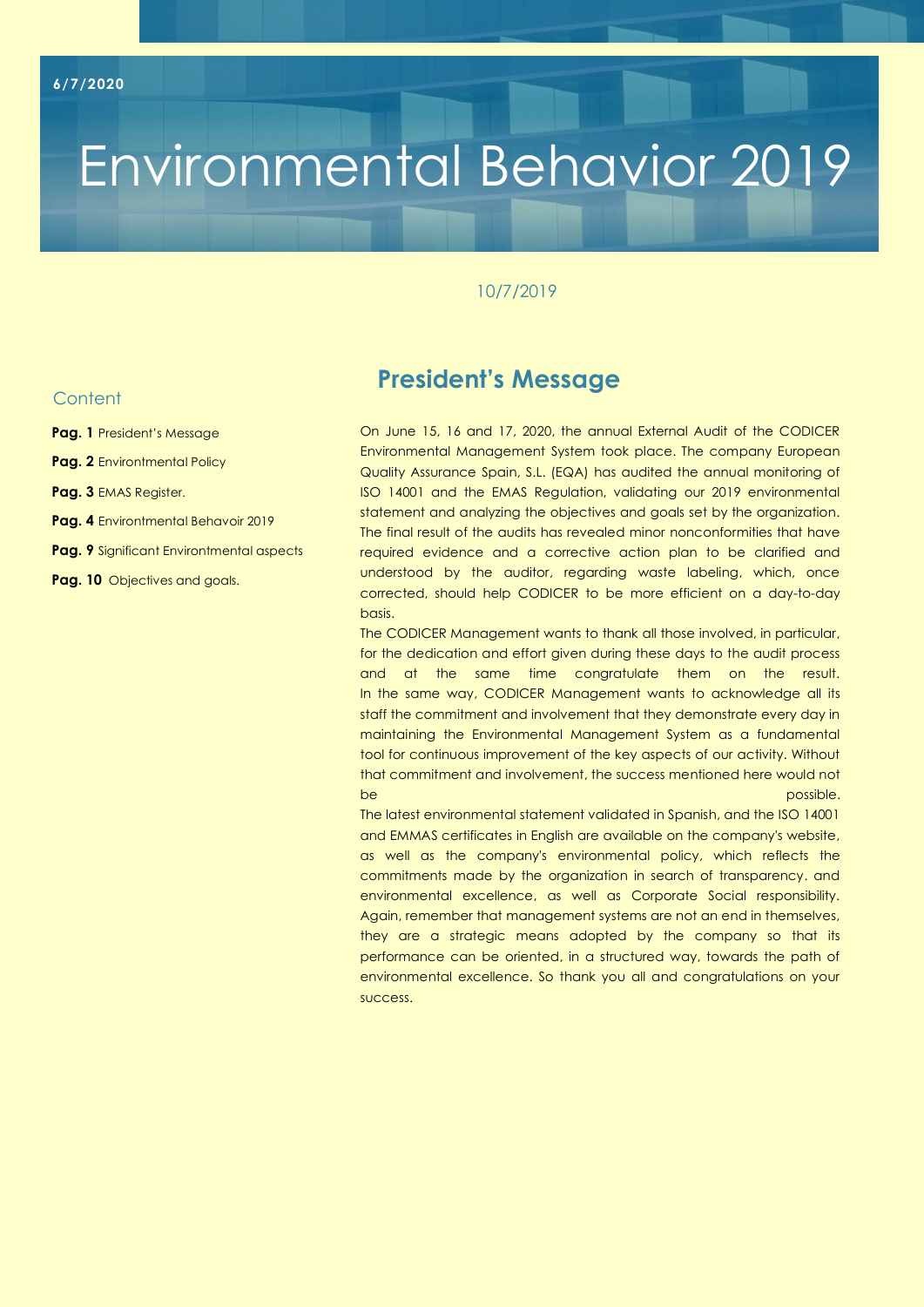### **Environtmental Policy**

The company's environmental policy is available on the website for the knowledge of our clients. The latest available version adapted to the new commitments of the organization is that of April 16, 2018

#### **ENVIRONMENTAL POLICY CODICER 95 S.I.**

CODICER 95, SL, in response to the growing need for conservation and improvement of the environment, and to the demands of a society increasingly aware of and concerned with environmental protection, has decided to carry out the manufacture of ceramic products, So as to cause the least negative impact on the general environment, as well as on what constitutes its closest environment. For this, it has implemented a Management System Based on the ISO14001: 2015 Standard in which risks and opportunities are established, as well as environmental objectives and their planning. To achieve these environmental objectives, the organization undertakes to comply with the following commitments:

. It will adhere to compliance with current environmental legislation and other environmental requirements signed by the organization.

. It will identify all the environmental aspects derived from the manufacture of ceramic pavements, focusing its action on those that it considers significant based on the impact produced.

. It will make an effort for the more efficient use of the natural resources and raw materials that it DSPS

. It will comply with the principle of environmental protection in all phases of its activity, incorporating environmental criteria in what corresponds to its scope of action.

. Identify all aspects related to the organization that may interfere with decision-making and their expectations and needs.

. It will establish programs to achieve a dynamic and continuous improvement of its environmental behavior, implementing the appropriate methodology and practices to define environmental objectives and goals, and evaluate their degree of compliance.

. It will, therefore, and in accordance with the principle of Continuous Improvement, carry out reviews and audits of the implemented Environmental Management System, with the timeframe deemed necessary, to ensure compliance with it.

. It will collaborate with the authorities, clients, suppliers and with any interested person or organization in order to offer transparency in its environmental behavior and promote an awareness of environmental protection.

. It will ensure that all employees know the content of THIS ENVIRONMENTAL POLICY, as well as to detect and adequately cover their training needs in this matter.

> 25497-VATES-B12405057. o-CODICER 95 SL. c=ES Fecha: 2021.03.18 16:27:11 +01:00

Approved by the president April 16, 2018

 $18930517E$  JOSE STATE SUBSECTED FOR A SUBSECT PRESERVED FOR A SUBSECT OF A MORE SUBSECTION OF THE VIOLENCE SUBSECTION OF THE VIOLENCE SUBSECTION OF THE VIOLENCE SUBSECTION OF THE VIOLENCE SUBSECTION OF THE VIOLENCE SUBSE (R: B12405957)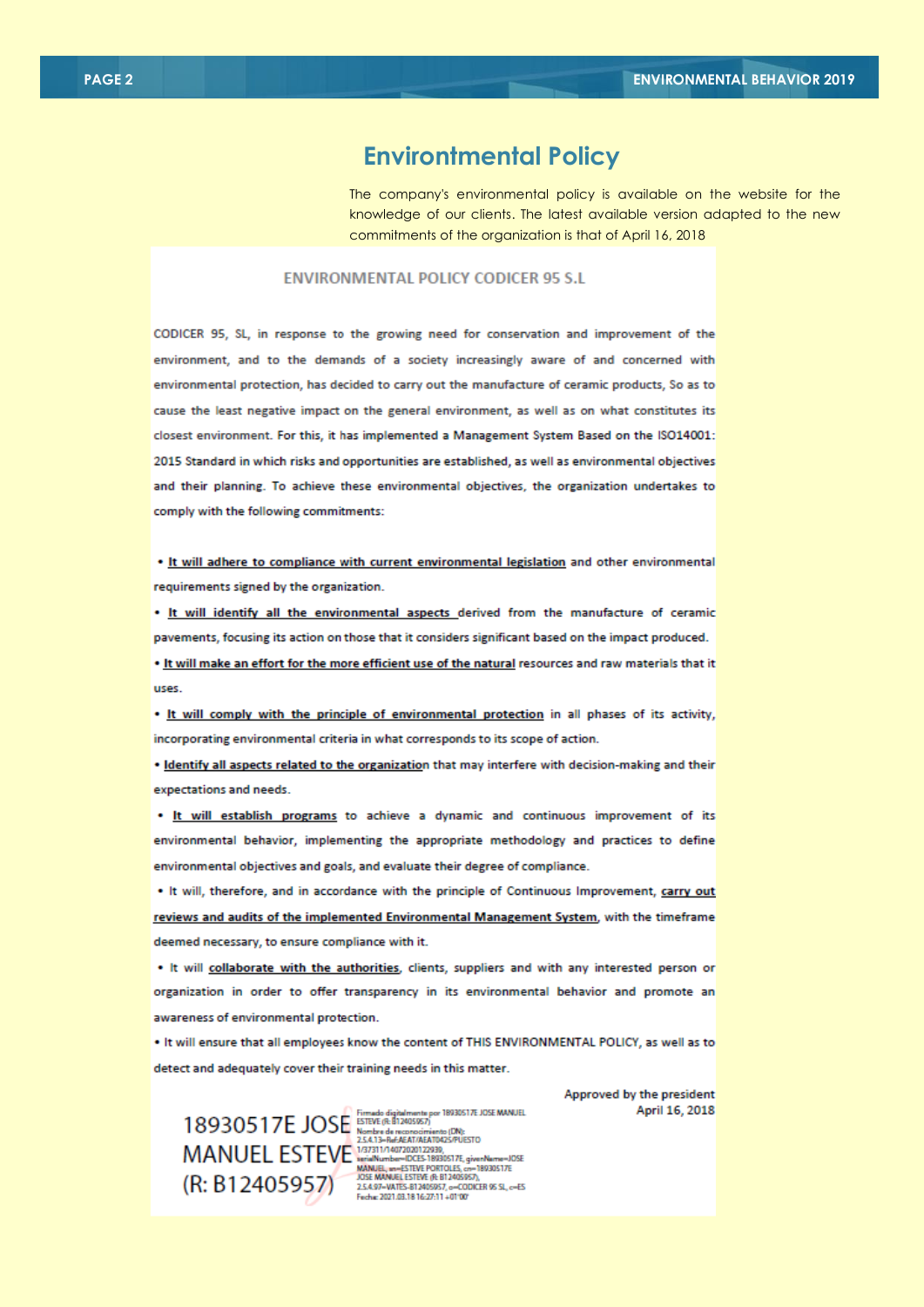## $\Lambda$  $\Delta$ **Gestión** medioambiental verificada **ES-CV-000054**

## **EMAS Register**

CODICER is registered in the EMAS Register of the Valencian Community under number ES-CV-000054.

In this sense, it should be noted that CODICER is the only manufacturer of ceramic floor and wall tiles certified in Spain under this standard in the sector. If we consult the European EMAS register (http://ec.europa.eu/environment/emas/register/), under the activity code CNAE 23.31, there are only 16 companies in Europe, mainly Italian ceramic companies, which are the ones that bet for this quality seal in its commitment to differentiation and the added value of the product.

| Country 1         | <b>Registration</b><br><b>Number</b><br>Τŧ | <b>Organisation name</b>                                          | îI. | <b>Registration</b><br>11<br>date | Next env.<br>statement<br>date | 14 | <b>Number of</b><br>employees |          | <b>Numbe</b><br>of sites |
|-------------------|--------------------------------------------|-------------------------------------------------------------------|-----|-----------------------------------|--------------------------------|----|-------------------------------|----------|--------------------------|
| <b>O</b> France   | FR-000059                                  | V & B Fliesen Gmbh                                                |     | 14-02-2011                        | 19-07-2019                     |    | 137                           |          | 1                        |
| Germany           | DE-170-00081                               | <b>V&amp;B Fliesen GmbH</b>                                       |     | 17-09-2010                        | 14-07-2022                     |    | 552                           |          | 1                        |
| $\bullet$ Italy   | IT-000907                                  | Rondine S.p.a.                                                    |     | 16-05-2008                        | 23-02-2020                     |    | 275                           |          | $\overline{2}$           |
| $\bullet$ Italy   | IT-000401                                  | Panariagroup Ind. Ceramiche S.p.A.                                |     | 15-12-2005                        | 29-06-2020                     |    | 900                           |          | 1                        |
| $\bullet$ Italy   | IT-000039                                  | Graniti Fiandre S.p.A.                                            |     | 19-12-2000                        | 16-06-2020                     |    | 530                           |          | 3                        |
| $\bullet$ Italy   | IT-000206                                  | Ceramica Casalgrande Padana S.p.A.                                |     | 12-05-2004                        | 24-07-2021                     |    | 588                           |          | 4                        |
| <b>O</b> Italy    | IT-000058                                  | Italgraniti Group S.p.A.                                          |     | 30-05-2001                        | 28-11-2021                     |    | 155                           |          | 1                        |
| $\bullet$ Italy   | IT-001502                                  | Calò Lenoci S.r.l.                                                |     | 22-10-2012                        | 22-05-2021                     |    | 12                            |          | 1                        |
| $\bullet$ Italy   | IT-000042                                  | Cooperativa Ceramica d'Imola S.C.p.A.                             |     | 19-12-2000                        | 12-01-2021                     |    | 1540                          |          | 4                        |
| $\bullet$ Italy   | IT-001359                                  | Coem S.p.A.                                                       |     | 27-06-2011                        | 19-09-2022                     |    | 261                           |          | $\overline{a}$           |
| $\bullet$ Italy   | IT-000239                                  | Panariagroup Industrie Ceramiche S.p.A.                           |     | 30-09-2004                        | 24-06-2022                     |    | 2017                          |          | 1                        |
| $\bullet$ Italy   | IT-000705                                  | <b>CERDOMUS S.r.l.</b>                                            |     | 26-07-2007                        | 04-07-2022                     |    | 189                           |          | $\overline{2}$           |
| $\bullet$ Italy   | IT-000309                                  | Panariagroup Industrie Ceramiche S.p.A.                           |     | 14-04-2005                        | 24-06-2022                     |    | 950                           |          | 1                        |
| <b>O</b> Portugal | PT-000097                                  | Gres Panaria Portugal, S.A. - Divisão Love Tiles                  |     | 25-05-2010                        | 25-05-2021                     |    | 374                           |          | 1                        |
| <b>O</b> Portugal | PT-000051                                  | Gres Panaria Portugal, S.A. - Divisão Margres                     |     | 06-06-2006                        | 06-06-2021                     |    | 160                           |          | 1                        |
| Spain             | ES-CV-000054                               | CODICER 95, S.L.                                                  |     | 24-03-2014                        | 12-09-2021                     |    | 90                            |          | 1                        |
|                   |                                            | Showing 1 to 16 of 16 entries (filtered from 3 799 total entries) |     |                                   |                                |    |                               | Previous |                          |



.

It is noteworthy that CODICER, despite the limitations of the facilities, has been the only one in the sector to achieve this certification of excellence, since it is not easy to comply with all the requirements of the standard and it is an achievement that must be presumed and put in value. Regarding the ISO 14001 certification, EQA annually make follow-up visits to the Environmental Management System to verify that the requirements necessary to maintain the certificate are met, which is renewed every three years. This June, the second follow-up was carried out, since the certification was renewed in 2018 and is valid until 2021.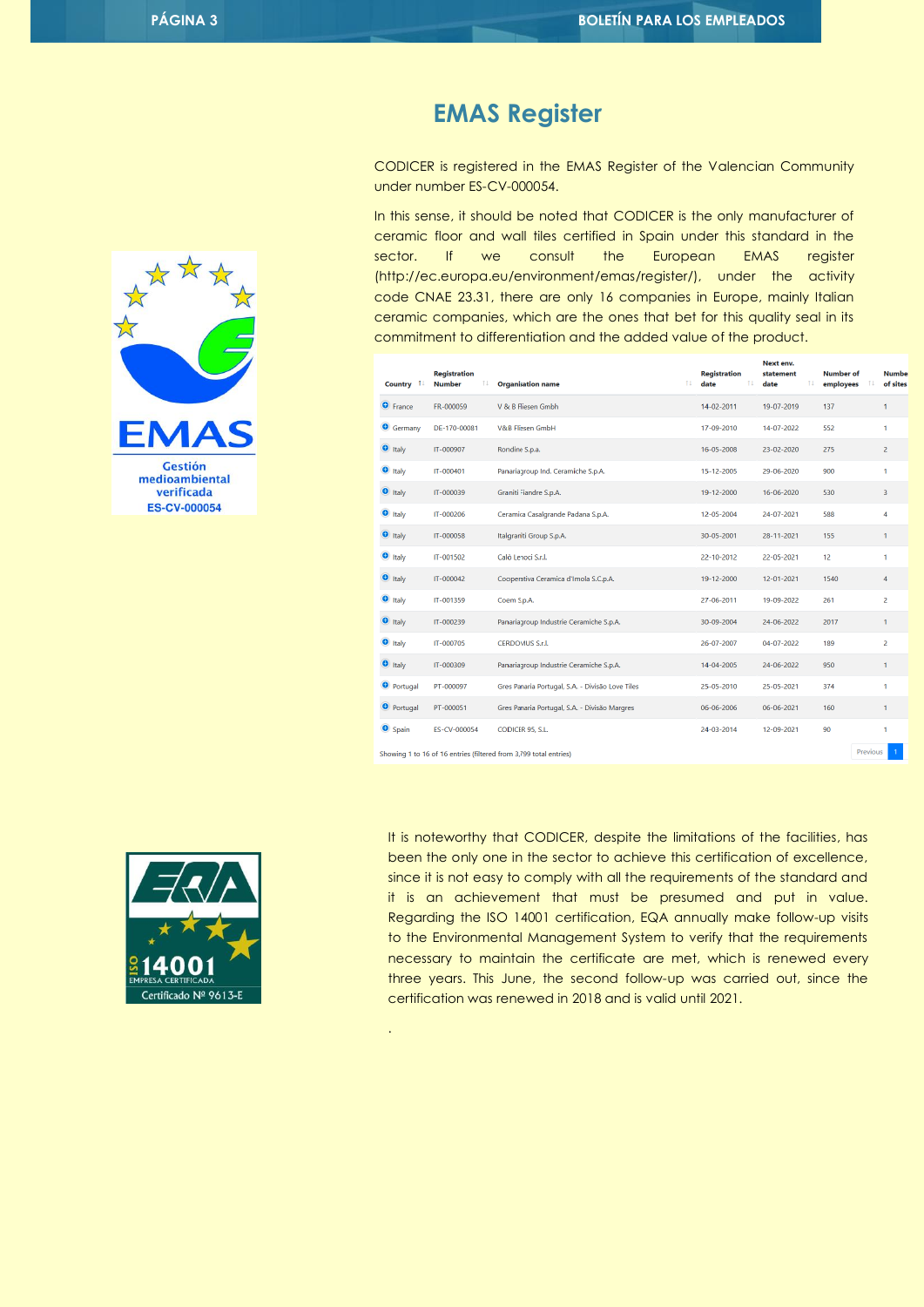

*This is an excerpt from the 2019 validated Environmental Statement*

## **Environmental Behavior 2019**

**ELECTRICITY: "4.1 Electric consumption: "**The energy consumption in the facilities has remained more or less constant, it has been 0.21% less than in the previous year, however, as we have said, the production in 2019 has been almost 7% less, so the energy consumption indicator for 2019 has increased."



*This section shows the data that describes the environmental behavior of the company, that is, the basic indicators applicable to the organization. Consumption indicators are presented per ton of product manufactured to be able to compare them with each other and over the years to better assess the environmental behavior of CODICER and set the objectives and goals of the environmental monitoring plan for 2020.*

"…It is difficult to achieve large product runs in the ovens and to plan the production by the plant manager so that all consumption is profitable, the installation being less efficient than it really can be, since if it were not for this the Consumption per ton manufactured in the production process is controlled to the millimeter.

For all these reasons, the consumption of electricity per ton manufactured has been increased by 6.9%."

**GAS: "4.3 Gas consumption:** Natural gas consumption has increased by 3.2% per ton manufactured compared to 2018.

99% of production at the moment is from white clays, mainly porcelain, which are more refined and purified clays that give the pieces greater resistance and density, and require higher firing temperatures and longer cycles, which means that If we compare the gas consumption per ton manufactured with previous years, in which the production ratio between stoneware and porcelain was more equal, the indicator increases.

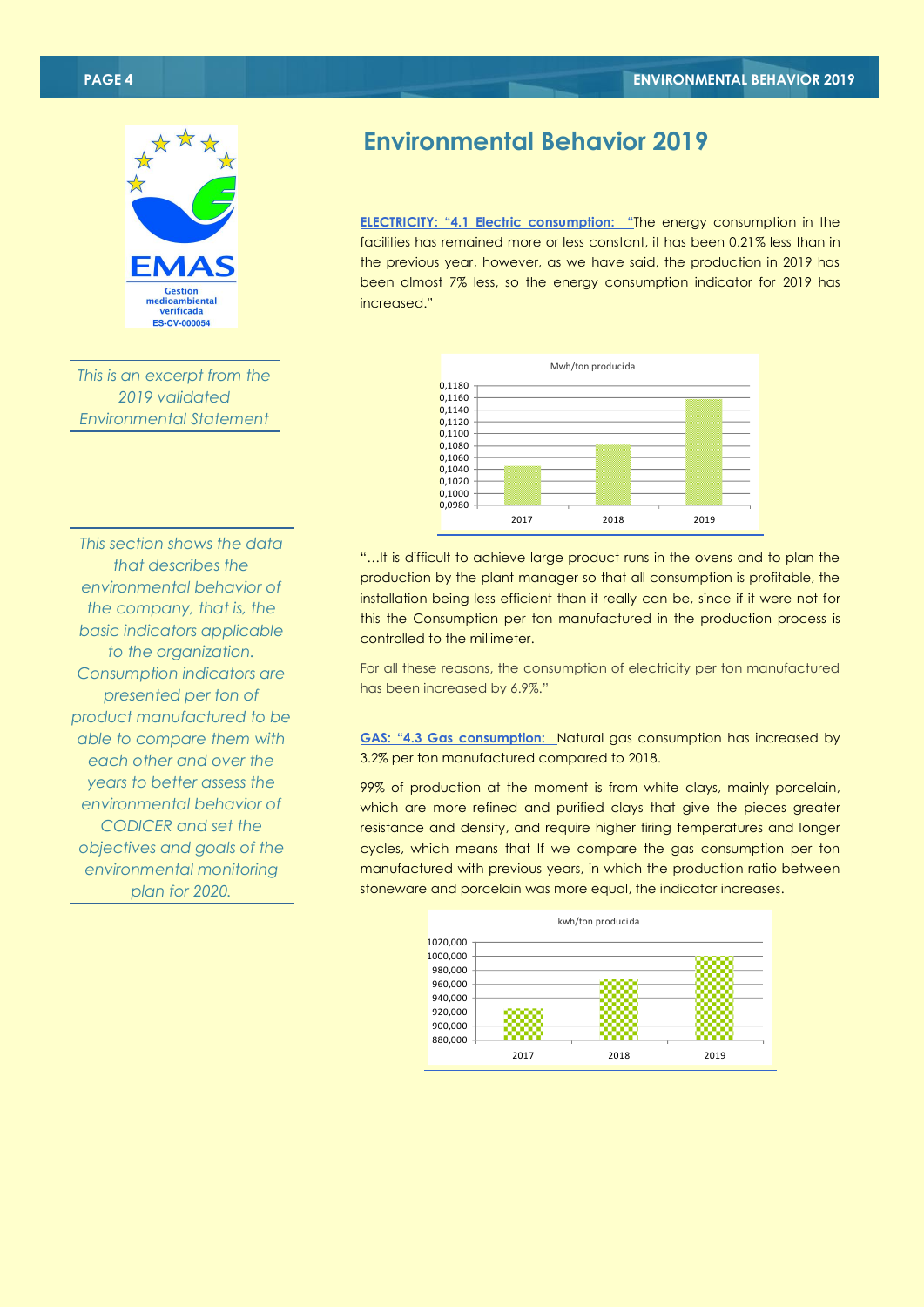- **DIESEL: "4.4.Diesel consumption:** Diesel consumption has decreased by ton produced by 30.1% compared to the previous year. If we look at the absolute value of diesel consumption, 34.7% less diesel has been consumed, this is mainly due to the substitution of part of the installation's forklift trucks with electric trucks. It is the objective that we have been pursuing in recent years and that seen the results of this year has the intended effectiveness and puts us on the path to saving the resource..



**PROPANE :"4.5 Propone consumption: "As seen in previous points, the m2** manufactured decreased by 6.8% compared to the previous year, however, the consumption of propane has increased by 3%, which makes **the consumption indicator per ton manufactured increase by 10 , 4%** compared to 2018."



- "This increase is due to increased sample preparation for shipping to stores and commercials. By continually renewing our catalog and due to the continuous expansion of CODICER's commercial networks, the request and shipment of samples has increased in recent years. Although we are talking about slight variations, we will include this indicator in the 2020 Action Plan to try to influence it."
- **WATER "4.6. Water consumption : There has been an increase in the use of water consumption per ton produced by 0.8**% compared to the previous year despite having lower water consumption in this period. 5.9% less well water has been consumed, but production has also been lower, 6.8%, so the ratio of m3 consumed per tn manufactured has increased.



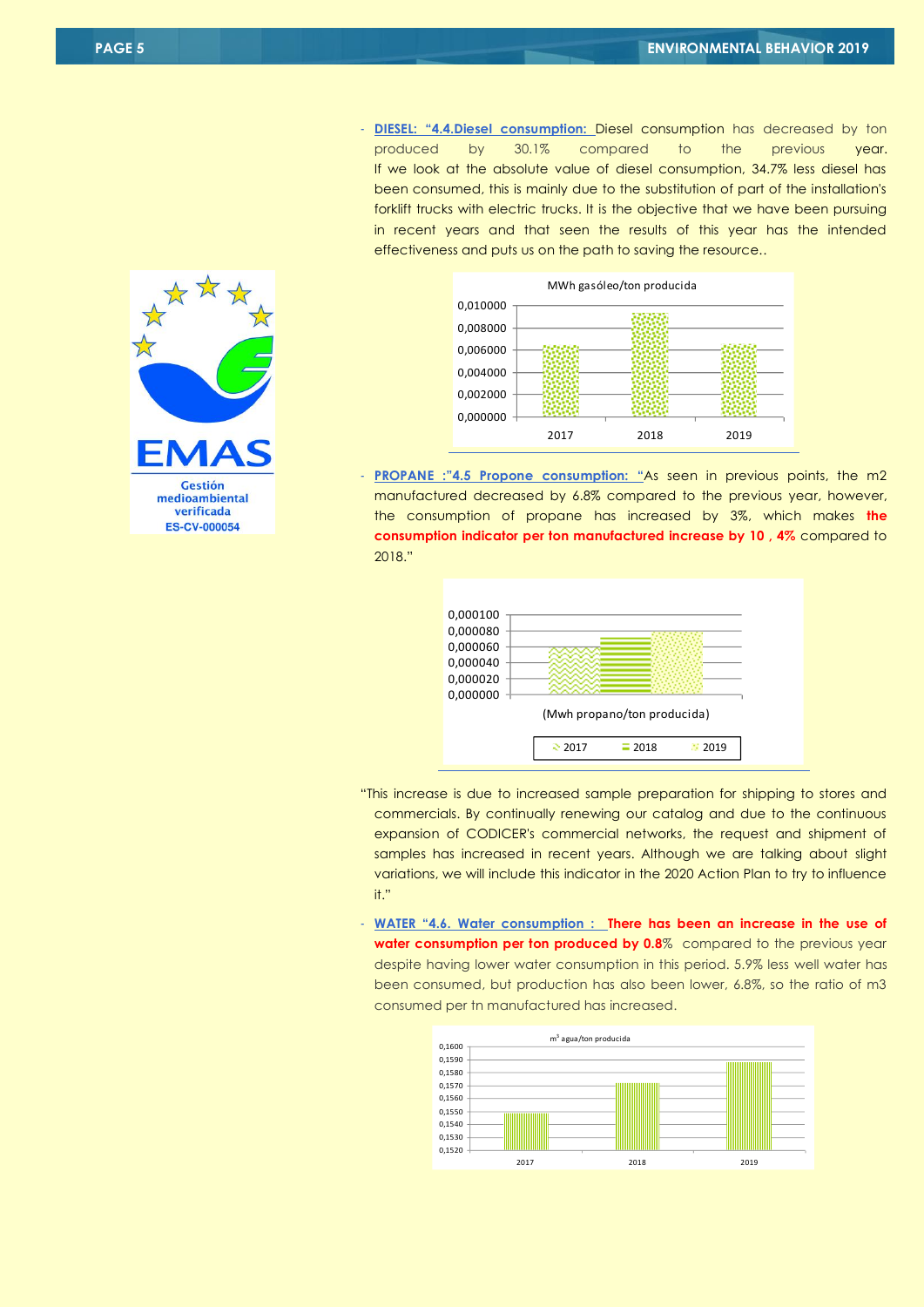- **CLAYS: "4.7.Clays consumption: "**There has been an increase in the indicator of consumption of clays per ton manufactured of 1.3%. If we analyze clays by type, the ratio of consumption of white clay has increased by 1.4% compared to 2018 and the ratio of red clays has decreased by 8% per ton manufactured. During 2019, more white paste has been produced, with the composition changes indicated above, in addition, the new formats introduced have been of this type of clays, so that until they are 100% adapted, their production will always produce more decreases than expected."



- **CARDBOARD :"4.81 Cardboard consumption: "**"There has been a 6% increase in the consumption of cardboard per ton manufactured in 2019.

-



- **PLASTIC "4.8.2. Plastic consumption : "**Although the total consumption of plastic during this year has been less than in 2018, specifically 2.7% less, if we analyze the consumption per ton of product manufactured, this has suffered a slight increase compared to the previous year".



The indicator of plastic consumed per manufactured ton has increased by 4.2% in 2019. This is because apart from the product produced and packaged in 2019 there is part of the material that is put on sale that is repackaged changing the plastic cover if it has been in the storage fields for a long time to improve the image of the product when it reaches the consumer.

**-WOOD "4.8.3. Wood consumption** The indicator has experienced an increase of 4.24% compared to the ton of product manufactured during 2019. The problem in the increase in the consumption of pallets with respect to the ton manufactured is, as every year, in sales on picking and it is a measure that we have difficult control over.





**Gestión** medioambiental verificada **ES-CV-000054**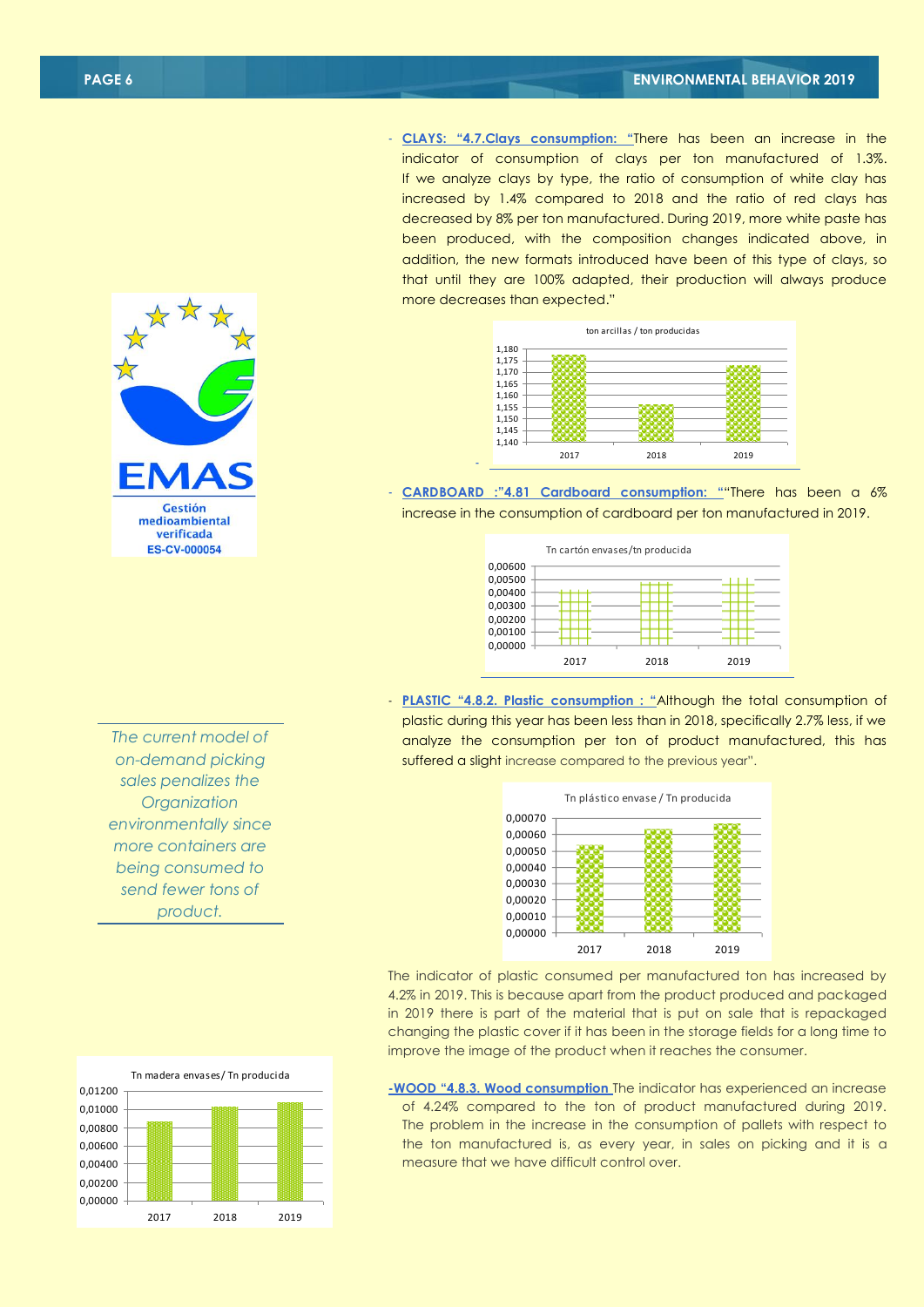- **WASTE "4.9 Waste:** "The indicator of Hazardous Waste produced per m2 or tn manufactured has increased by 39.6 compared to the previous year. Even so, it is still below 10 tons per year and therefore CODICER is considered a small producer of Hazardous Waste, not having the legal obligation to present waste minimization plans, and although the amount generated by the environmental behavior of the organization continues to be exemplary in this regard".



"In 2019, the generation of non-hazardous waste per ton manufactured has decreased by 5.3%, compared to the previous year."



#### - **BIODIVERSITY" 4.10 Biodiversity:**

• "Total land use: The indicator, although not considered a significant aspect, has increased by 7.2% during this period. This is due to the fact that we divide the surface by produced tn, and as we have said previously, this has decreased with respect to the previous year by 6% for the same surface".

.



•" Total sealed surface: This indicator considers only the exterior sealed surfaces that can decrease biodiversity by having an impact, and its value has been 0.17 m2 / ton manufactured, that is, it has increased 7.2% compared to 2018."



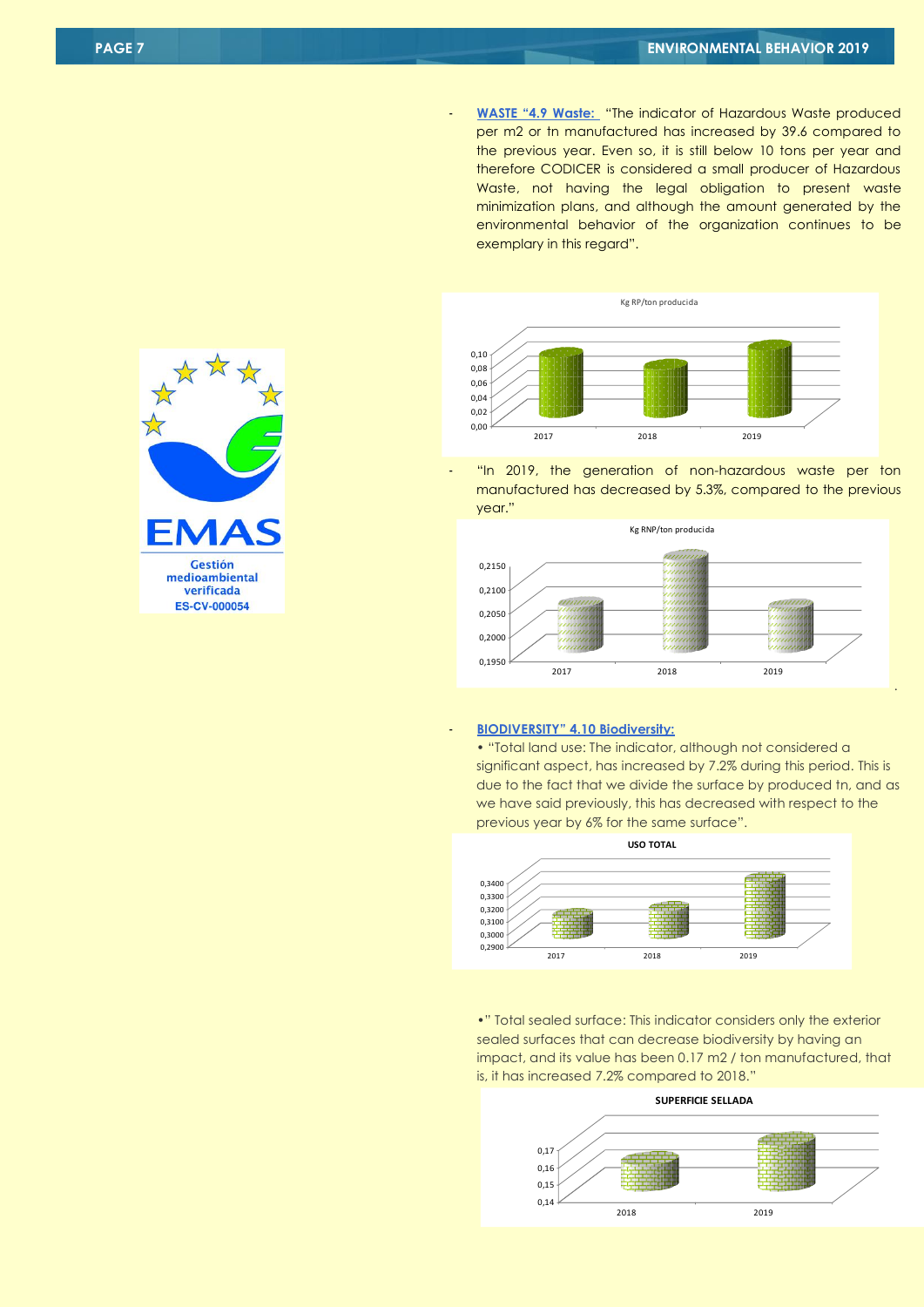Gestión medioambiental verificada **ES-CV-000054** 

*98,695 % of CO2 emissions correspond to the direct gas emissions of the activity, the 1.38% remaining are the emissions of carburetor combustion.*

- **EMISSIONS:"4.11 Emissions to the atmosphere:** "As a consequence of the monitoring of annual emissions according to Regulation (EU) 601/2012, we have precise and concrete data on greenhouse gas emissions from our company. We will use the values calculated for the annual monitoring of CO2 emissions, which include diesel from generator sets, gas, propane from pistols and carbonates of raw materials, to which we will add the diesel consumed in the trucks as an emission diffuse activity. Total CO2 emissions per ton of manufactured product have increased by 2% during 2019. Of the total CO2 tons of 2019, 11,636 tons (98%) correspond to direct emissions and are those that we have verified and delivered to the Spanish Registry of Emissions as established in the greenhouse gas regulations. The increase in the indicator of total emissions per ton is due to lower production, since if we only considered the annual tons emitted, they decreased by 4.8% during 2019."



The indirect emissions of transport are a significant indirect aspect that should be considered, since the large volume of atmospheric emissions generated by the transport and maneuver of the primary materials, as well as the transport of the product, can be very low for the medium. and the workers involved. However, the phase that has the most influence on the ambient indicators (extraction, transport of primary materials, manufacturing, product transport, installation, maintenance and elimination) is the manufacturing phase and it is necessary to focus efforts on reducing the time of ambient impacts. , is that you are within the scope of CODICER.

- **WASTEWATER "4.12 Watewater:** "The discharge of sanitary wastewater has increased by 6.2% compared to the previous year.

However considering an average consumption of sanitary water of 100-120 liters per person per day recommended by the Ministry for water balances and the 308 days worked per year, we have a consumption per year of 1078-1293.6 m2 of discharges, reason why clearly we are below the average consumption of sanitary water and we will not propose measures on this indicator as it is a rational discharge."



m3 vertido EDAR / ton fabricada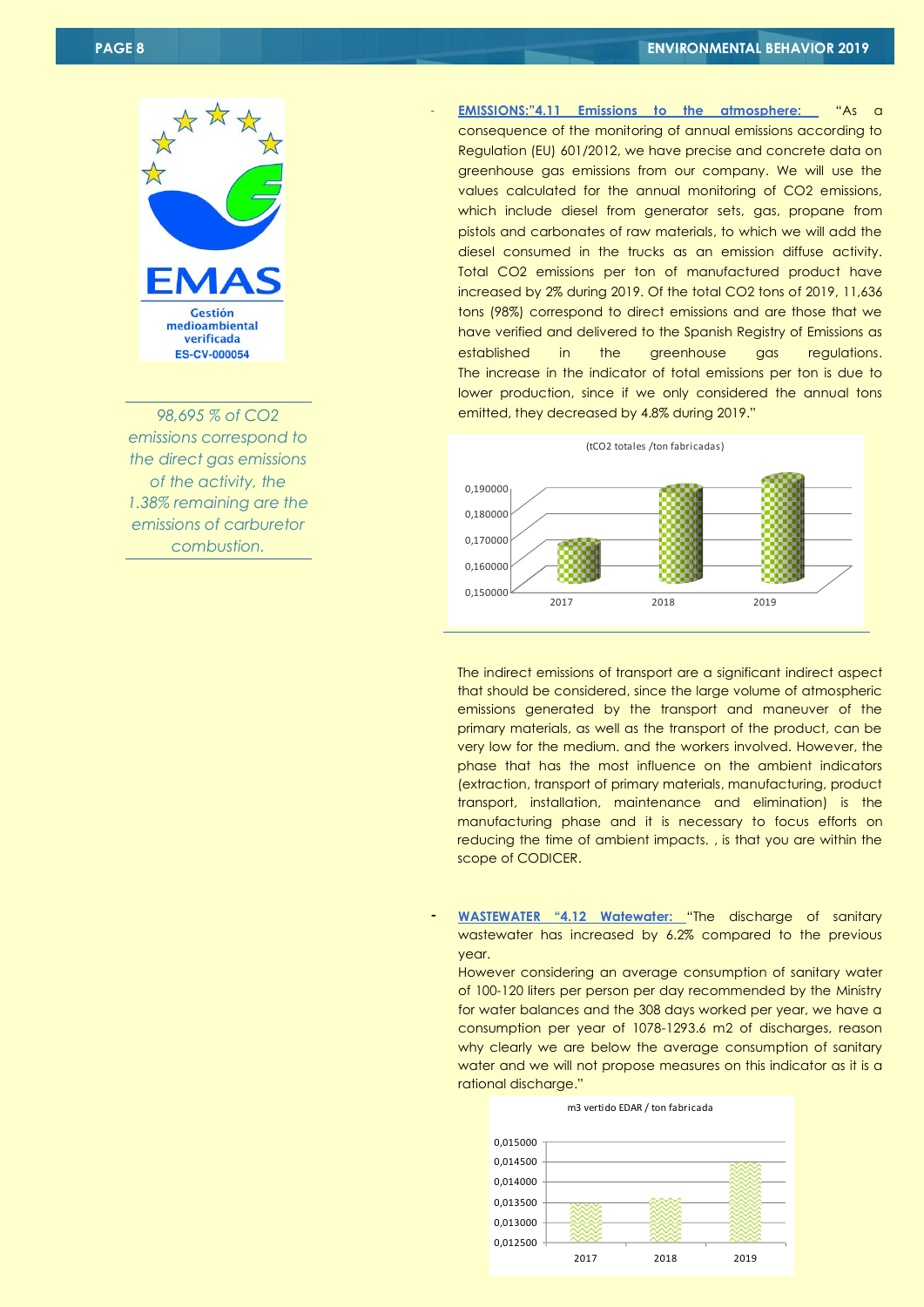This is an excerpt from point 3 of the Declaration,

**"3.2. Identification of environmental aspects.:** The most significant environmental impacts that the activities carried out by the company may have on the environment are reflected in the following table, as well as their assessment. 20% of the environmental aspects with the highest score are chosen as significant. The environmental aspects that were significant for the year 2019 are detailed below."

|                          |                                                       |                                                                  | $\frac{N}{\Delta}$ $\frac{N}{\Delta}$ | $\underline{\mathsf{D}}$<br>$\frac{1}{2}$ | Punctuation       |                               |                  |                            |           |                                  |
|--------------------------|-------------------------------------------------------|------------------------------------------------------------------|---------------------------------------|-------------------------------------------|-------------------|-------------------------------|------------------|----------------------------|-----------|----------------------------------|
|                          |                                                       |                                                                  |                                       |                                           |                   | <b>Direct</b>                 |                  | Corrected                  |           |                                  |
| <b>EXERCISE</b>          | <b>ENVIRONMENTAL ASPECT</b>                           | <b>ENVIRONMENTAL VECTOR</b><br><b>ENVIRONMENTAL IMPACT</b>       |                                       |                                           | Ċ<br>$\mathbf{1}$ | $\mathsf C$<br>$\overline{2}$ | C <sub>3</sub>   | Facto<br>r<br>corre<br>ct. | To<br>tal | Sign<br>O.<br>(Si/N)<br>$\circ)$ |
|                          | Diesel consumption of trucks                          | N<br>Consumption limited<br>resource<br>$\overline{N}$           |                                       | D                                         | 10                | 10                            | 25               | $\mathbf{1}$               | 45        | SI                               |
|                          | Cardboard consumption (packaging)                     |                                                                  |                                       | D                                         | 10 <sup>°</sup>   | 25                            | 10 <sup>10</sup> | $\mathbf{1}$               | 45        | SI                               |
| Manufacture of<br>glazed | Plastic consumption (HPDE +<br>strapping) (packaging) |                                                                  | N                                     | D                                         | 10                | 25                            | 10 <sup>°</sup>  | $\mathbf{1}$               | 45        | SI                               |
| stoneware<br>flooring    | Consumption of pallets (containers)                   |                                                                  | N                                     | D                                         | 10 <sup>°</sup>   | 25                            | 10 <sup>10</sup> | $\mathbf{1}$               | 45        | $\overline{\mathsf{S}}$          |
|                          | Generation raw material                               | Non-hazardous waste /<br>soil water contamination                | N                                     | D                                         | 25                | $\mathbf{1}$                  | 25               | $\mathbf{1}$               | 51        | SI                               |
|                          | Generation cooked ceramic pieces                      | Non-hazardous waste /<br>land use change / Visual<br>impact      | $\overline{N}$                        | D                                         | 25                | $\mathbf{1}$                  | 25               | $\mathbf{1}$               | 51        | SI                               |
| <b>Enamel grinding</b>   | Diesel consumption of trucks                          | Resource consumption /<br>limited natural resource<br><b>use</b> |                                       | D                                         | 10                | 10                            | 25               | $\mathbf{1}$               | 45        | SI                               |
|                          | Diesel emissions from trucks                          | Atmospheric pollution                                            | $\overline{N}$                        | D                                         | 10                | 10                            | 25               | $\mathbf{1}$               | 45        | SI                               |
| <b>Samples</b>           | Plastic consumption                                   | Resource consumption /<br>Limited natural resource<br><b>use</b> | $\overline{N}$                        | D                                         | 10                | 25                            | 10 <sup>10</sup> | $\mathbf{1}$               | 45        | SI                               |
|                          |                                                       |                                                                  |                                       |                                           |                   |                               |                  |                            |           |                                  |

As significant indirect environmental aspects we have:

|                                 |                                             |                                                              |        |        | Punctuation   |    |    |                        |           |       |
|---------------------------------|---------------------------------------------|--------------------------------------------------------------|--------|--------|---------------|----|----|------------------------|-----------|-------|
|                                 | <b>ENVIRONMENTAL ASPECT</b>                 |                                                              |        | 느      | <b>Direct</b> |    |    | Corrected              |           | Signo |
| <b>EXERCISE</b>                 |                                             | <b>ENVIRONMENTAL VECTOR /</b><br><b>ENVIRONMENTAL IMPACT</b> | ◬<br>느 | $\sim$ |               |    | 3  | Factor<br>corre<br>ct. | Tot<br>al | S/N   |
| <b>Expedition truck</b><br>load | Product transport (combustion<br>emissions) | Atmospheric pollution                                        | N      |        | 10            | 10 | 25 |                        | 45        |       |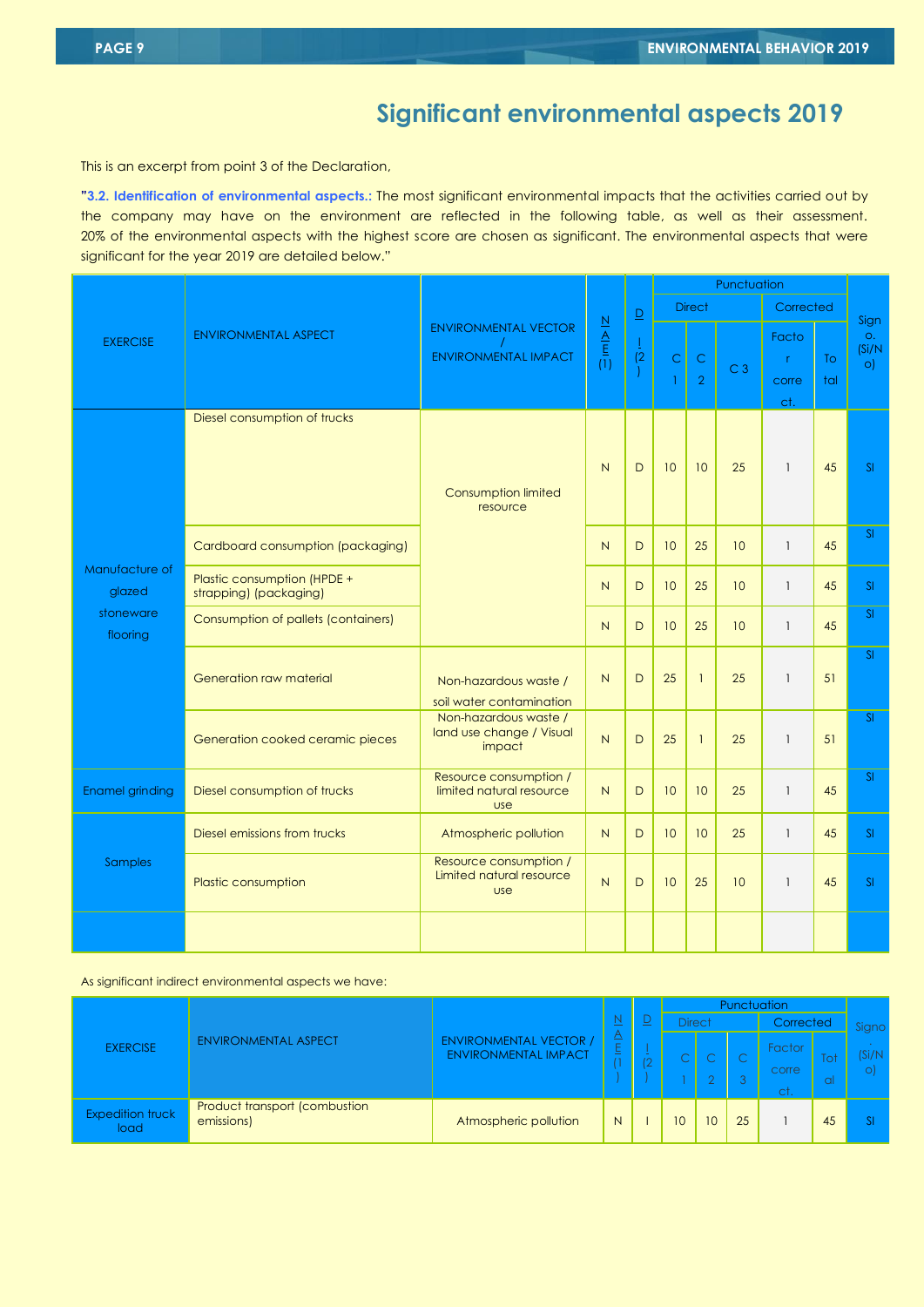## **Objectives and goals 2019**

**"5. OBJECTIVES AND GOALS. "**For the year 2019, CODICER 95, S.L., set a series of objectives and goals based on some of the significant environmental aspects, identified in relation to the provision of the service. The fulfillment of the objectives proposed in 2019 is detailed below:

| <b>OBJECTIVE</b>                                          | <b>GOAL</b>                                                       | <b>ACTIONS</b>                                                                                                                                                                                                                                         |  |  |  |  |  |
|-----------------------------------------------------------|-------------------------------------------------------------------|--------------------------------------------------------------------------------------------------------------------------------------------------------------------------------------------------------------------------------------------------------|--|--|--|--|--|
| 1. Reduce air pollution                                   | 1.1. Decrease in diffuse<br>emissions from diesel<br>combustion.  | Request a budget equivalent to the renting of the<br>substitution of electric interior trucks to eliminate<br>engine noise and to improve the factory environment<br>and work environment.                                                             |  |  |  |  |  |
|                                                           |                                                                   | Avoid half loads. Optimize loads to avoid as many km<br>as possible without load or when empty, since these<br>routes only generate fuel consumption and greater<br>generation of emissions.                                                           |  |  |  |  |  |
| 2 Decrease consumption<br>of natural resources            | 2.1. Reduce the use of<br>diesel fuel by 2% tn<br>manufactured.   | Replace diesel trucks with others with more energy<br>efficiency, there are a wide variety of manufacturers<br>and consumption varies<br>substantially<br>between<br>them.Consult the renting<br>and assess<br>the fuel<br>efficiency by manufacturer. |  |  |  |  |  |
|                                                           |                                                                   | Choice of vehicle (the closest to the place and the<br>one with the least fuel consumption)                                                                                                                                                            |  |  |  |  |  |
|                                                           |                                                                   | Raise awareness of good truck driving, drive slowly<br>and smoothly, without accelerations that trigger<br>consumption.                                                                                                                                |  |  |  |  |  |
| 3 Decrease consumption<br>of natural resources            | 3.1. Reduce plastic<br>consumption by 1% per<br>ton manufactured. | Reuse shrinkage of plastic sleeves from the baler for<br>sample packaging.                                                                                                                                                                             |  |  |  |  |  |
|                                                           |                                                                   | Use lighter weight HPDE sleeves to reduce the weight<br>of plastic per container.                                                                                                                                                                      |  |  |  |  |  |
| <b>4 Decreased</b><br>consumption of natural<br>resources | 4.1. Decrease wood<br>consumption by 1% per<br>ton manufactured.  | Optimize the design of grouping containers to<br>increase the weight of product per container.                                                                                                                                                         |  |  |  |  |  |
|                                                           |                                                                   | Group the different orders on demand for the same<br>customer on pallets, even if they are different models<br>for rational packaging.                                                                                                                 |  |  |  |  |  |
| 5. Decrease consumption<br>of natural resources           | 5.1. Reduce propane<br>consumption by 2%.                         | Maintain good maintenance of the propane gun to<br>ensure that fuel burning is adequate.                                                                                                                                                               |  |  |  |  |  |
|                                                           |                                                                   | Do not prepare the samples without having previously<br>confirmed the order to avoid unnecessary costs of<br>plastic and propane.                                                                                                                      |  |  |  |  |  |
| 6. Decrease in energy                                     | 6.1. Decrease electricity<br>consumption by 1%.                   | Plan production to minimize the number of line<br>changes, increasing efficiency.                                                                                                                                                                      |  |  |  |  |  |
|                                                           |                                                                   | Commercial awareness of sales planning in<br>coordination with production                                                                                                                                                                              |  |  |  |  |  |
|                                                           |                                                                   | Sectorize electricity consumption and see the areas<br>where it is most consumed to propose measures in<br>these areas.                                                                                                                                |  |  |  |  |  |
| 7. Reduce the generation<br>of Non-hazardous Waste.       | 7.1. Reduce the<br>generation of cooked                           | Try to adapt the machinery so that less waste occurs<br>in the handling of large format parts                                                                                                                                                          |  |  |  |  |  |
|                                                           | pieces by 2%.                                                     | Buy quality MP to improve the technical performance<br>of porcelain                                                                                                                                                                                    |  |  |  |  |  |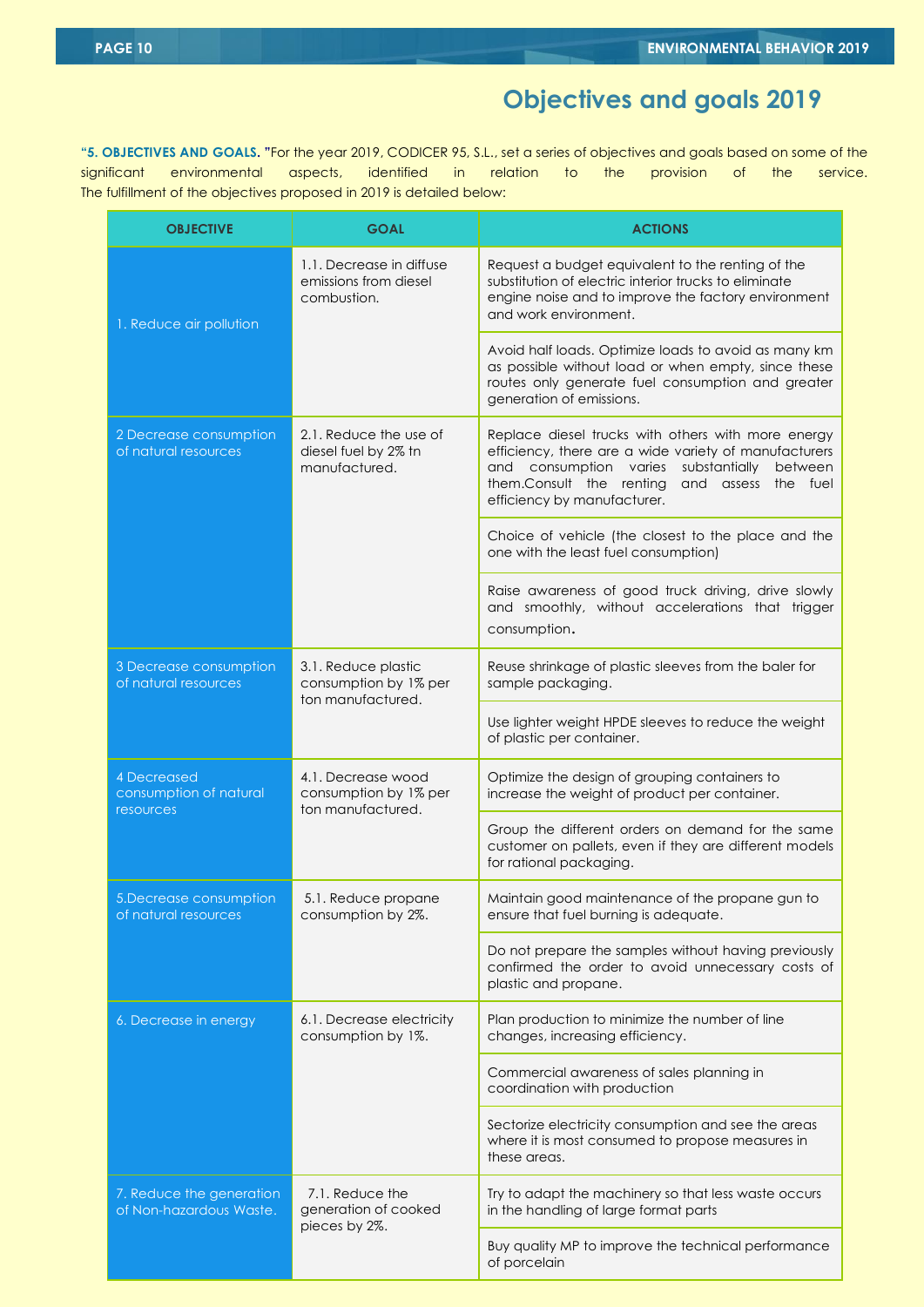### **BOLETÍN PARA LOS EMPLEADOS PÁGINA 11**

| <b>OBJECTIVE</b>                                          | <b>GOAL</b>                                                                               | <b>ACTIONS</b>                                                                                                                                                                                            |
|-----------------------------------------------------------|-------------------------------------------------------------------------------------------|-----------------------------------------------------------------------------------------------------------------------------------------------------------------------------------------------------------|
| 8. Decrease the<br>generation of Non-<br>hazardous Waste. | 8.1. Reduce the<br>generation of plastic by<br>1% compared to<br>manufactured tn.         | Substitution of the polyetheline covers for others more<br>resistant to rain, sun, etc. to avoid changes in<br>packaging before the product is dispatched from the<br>material stored in the outer field. |
| 9. Decrease the<br>generation of Non-<br>hazardous Waste  | .9.1. Reduce the<br>generation of cardboard<br>by 0.5% with respect to tn<br>manufactured | Avoid bad box designs that give rise to claims at<br>destination and force us to change the material<br>already packaged                                                                                  |
|                                                           |                                                                                           | Store the highest quality material inside the buildings,<br>instead of outside, to avoid having to replace the<br>boxes due to their deterioration.                                                       |



"**Goal 1.1**: Decrease in diffuse emissions from diesel combustion. Based on the above, we can conclude that the indicator of diesel consumption per ton manufactured has decreased by 29.94% compared to 2018".

"If we consider this consumption for the diffuse emissions of the trucks, we have that the diffuse emissions of trucks per ton manufactured have decreased by 30.96% compared to 2018, which is why it is considered an objective achieved."

**"Goal 2.1**: "Reduce the use of diesel fuel by 1% tn manufactured: This indicator has been analyzed in the previous point but it has been achieved, since diesel has been reduced by 29% per ton, exceeding the intended 1%."

"**Goal 3.1.** Reduce the use of well water by 1% tn manufactured: The global indicator of m3 water per ton produced has increased by 1% compared to 2018, therefore, it has not been possible to decrease the intended%."

**"Goal 4.1.** Decrease propane consumption by 1%:All this has meant that the global indicator of Mwh of propane per ton produced has increased by 10.63% compared to 2018, so the intended objective has not been achieved. We will maintain this indicator for the 2020 Management Program."

**"Goal 5.1**. Decrease electricity consumption by 0.5%. Although the total consumption of Mw during 2019 has been 0.21% lower, so has production by almost 6%, so the indicator of electrical energy per ton manufactured has increased by 7.15% compared to 2018 mainly due to the higher energy demand of the equipment (a new press, packaging machinery, etc.). The planned objective has not been achieved but it is not postponed since we consider that the increase is mainly due to the higher energy demand in 2019"

**Goal 7.1.** Decrease the generation of wood by 1% with respect to tn manufactured. The goal has not been achieved and is maintained for 2020 but in a smaller percentage to be more viable. **Goal 8.1.** Reduce the generation of plastic by 1% compared to manufactured tn.We will maintain the goal of reducing plastic film residue by 2020.

**Goal 9.1**. Reduce the generation of cardboard by 0.5% with respect to tn manufactured.The annual indicator of cardboard generation per ton manufactured has been reduced by 21.2%. Objective acomplished.